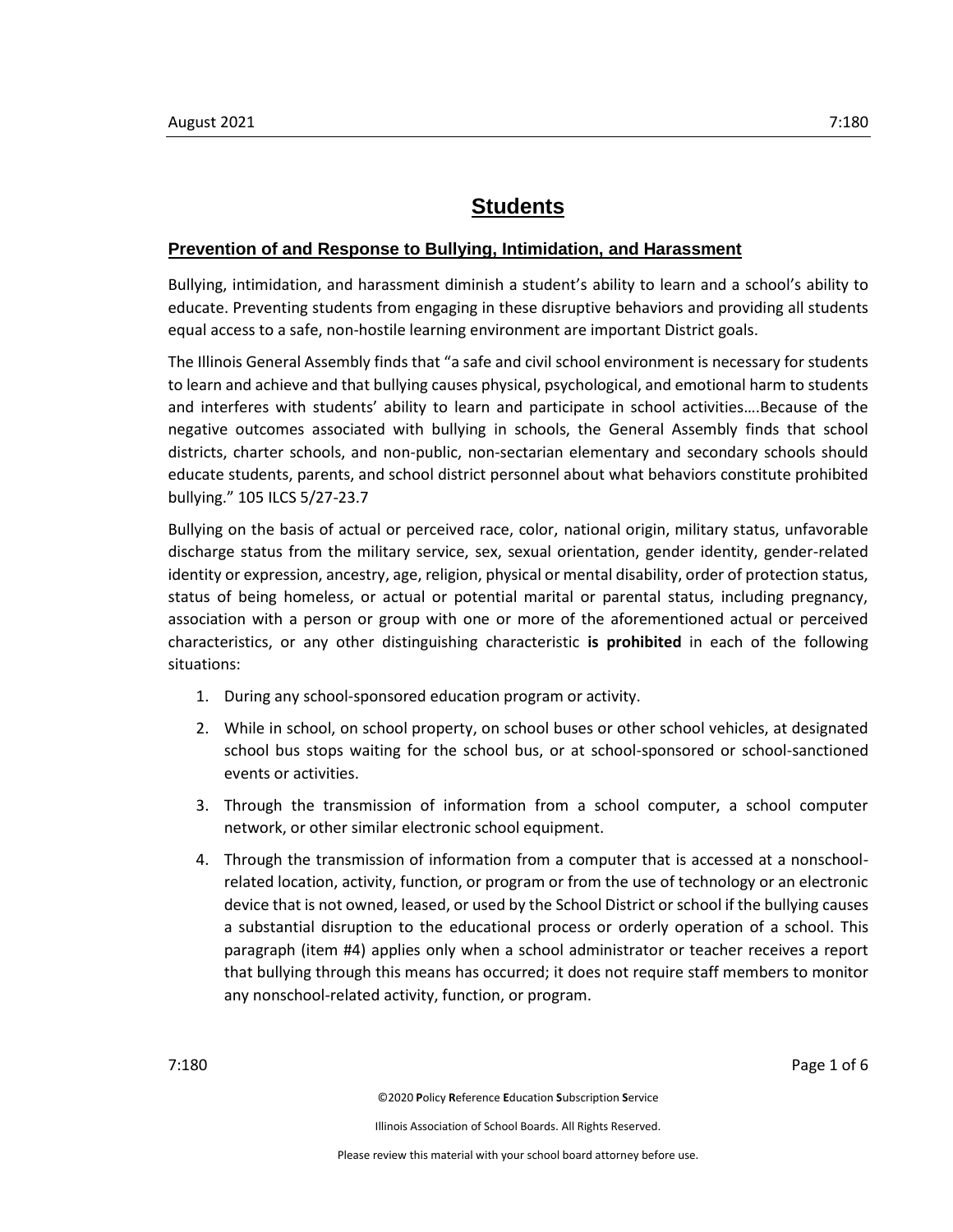## Definitions from 105 ILCS 5/27-23.7

*Bullying* includes *cyberbullying* and means any severe or pervasive physical or verbal act or conduct, including communications made in writing or electronically, directed toward a student or students that has or can be reasonably predicted to have the effect of one or more of the following:

- 1. Placing the student or students in reasonable fear of harm to the student's or students' person or property;
- 2. Causing a substantially detrimental effect on the student's or students' physical or mental health;
- 3. Substantially interfering with the student's or students' academic performance; or
- 4. Substantially interfering with the student's or students' ability to participate in or benefit from the services, activities, or privileges provided by a school.

*Cyberbullying* means bullying through the use of technology or any electronic communication, including without limitation any transfer of signs, signals, writing, images, sounds, data, or intelligence of any nature transmitted in whole or in part by a wire, radio, electromagnetic system, photoelectronic system, or photo-optical system, including without limitation electronic mail, Internet communications, instant messages, or facsimile communications. *Cyberbullying* includes the creation of a webpage or weblog in which the creator assumes the identity of another person or the knowing impersonation of another person as the author of posted content or messages if the creation or impersonation creates any of the effects enumerated in the definition of *bullying*. *Cyberbullying* also includes the distribution by electronic means of a communication to more than one person or the posting of material on an electronic medium that may be accessed by one or more persons if the distribution or posting creates any of the effects enumerated in the definition of *bullying*.

*Restorative measures* means a continuum of school-based alternatives to exclusionary discipline, such as suspensions and expulsions, that: (i) are adapted to the particular needs of the school and community, (ii) contribute to maintaining school safety, (iii) protect the integrity of a positive and productive learning climate, (iv) teach students the personal and interpersonal skills they will need to be successful in school and society, (v) serve to build and restore relationships among students, families, schools, and communities, and (vi) reduce the likelihood of future disruption by balancing accountability with an understanding of students' behavioral health needs in order to keep students in school.

*School personnel* means persons employed by, on contract with, or who volunteer in a school district, including without limitation school and school district administrators, teachers, school guidance counselors, school social workers, school counselors, school psychologists, school nurses, cafeteria workers, custodians, bus drivers, school resource officers, and security guards.

Bullying Prevention and Response Plan

7:180 Page 2 of 6

©2020 **P**olicy **R**eference **E**ducation **S**ubscription **S**ervice

Illinois Association of School Boards. All Rights Reserved.

Please review this material with your school board attorney before use.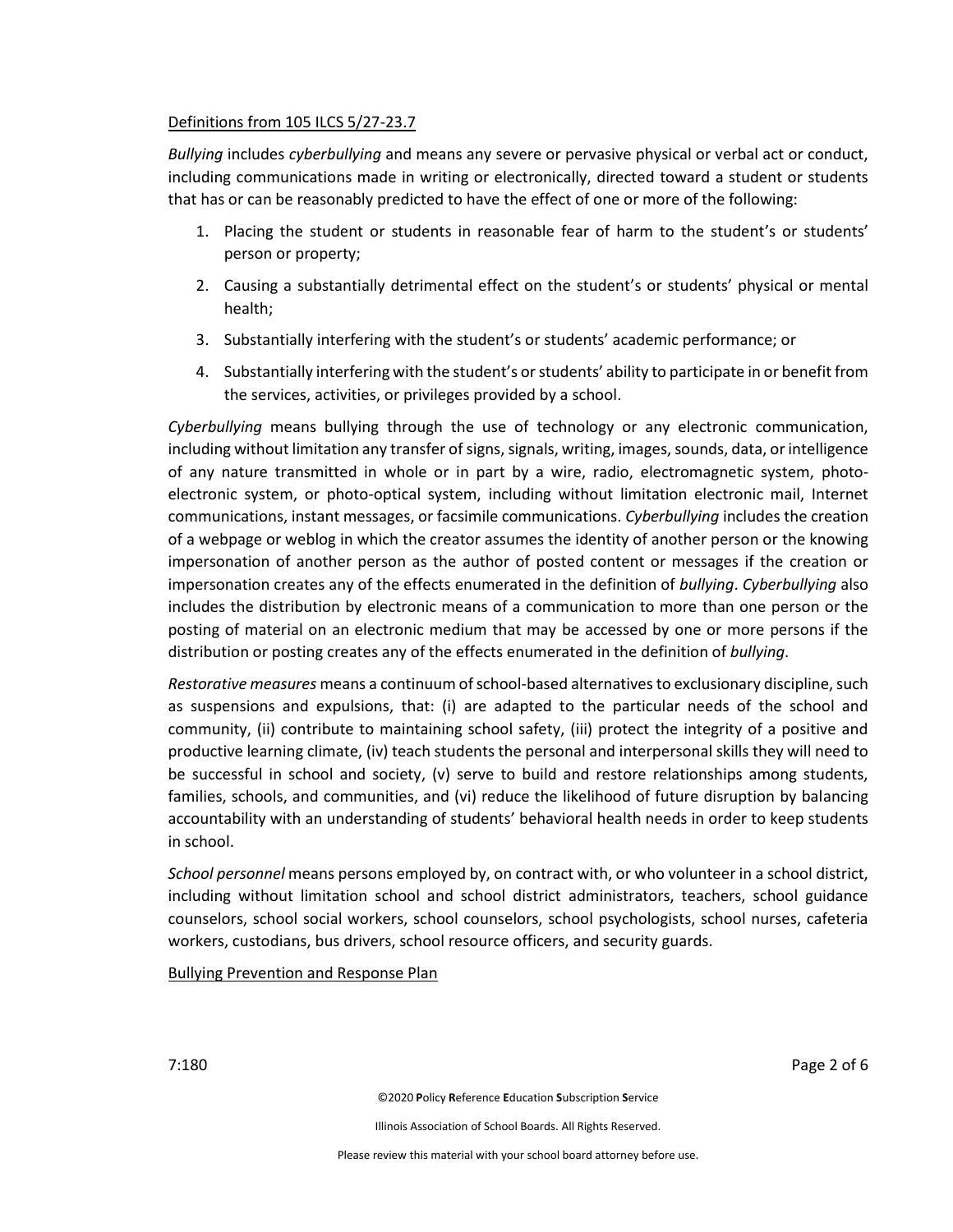The Superintendent or designee shall develop and maintain a bullying prevention and response plan that advances the District's goal of providing all students with a safe learning environment free of bullying and harassment. This plan must be consistent with the requirements listed below; each numbered requirement, 1-12, corresponds with the same number in the list of required policy components in 105 ILCS 5/27-23.7(b) 1-12.

- 1. The District uses the definition of *bullying* as provided in this policy.
- 2. Bullying is contrary to State law and the policy of this District. However, nothing in the District's bullying prevention and response plan is intended to infringe upon any right to exercise free expression or the free exercise of religion or religiously based views protected under the First Amendment to the U.S. Constitution or under Section 3 of Article I of the Illinois Constitution.
- 3. Students are encouraged to immediately report bullying. A report may be made orally or in writing to the Nondiscrimination Coordinator, Building Principal, Assistant Building Principal, Dean of Students, a Complaint Manager, or any staff member with whom the student is comfortable speaking. Anyone, including staff members and parents/guardians, who has information about actual or threatened bullying is encouraged to report it to the District named officials or any staff member. The District named officials and all staff members are available for help with a bully or to make a report about bullying. Anonymous reports are also accepted.

### **Nondiscrimination Coordinator:**

| <b>Tammy McCollum</b>                     |
|-------------------------------------------|
| Name                                      |
| 21962 Akin Blacktop, Akin, Illinois 62890 |
| Address                                   |
| tmccollum@akin091.org                     |
| Email                                     |
| 618-627-2180                              |
| Telephone                                 |

7:180 Page 3 of 6

©2020 **P**olicy **R**eference **E**ducation **S**ubscription **S**ervice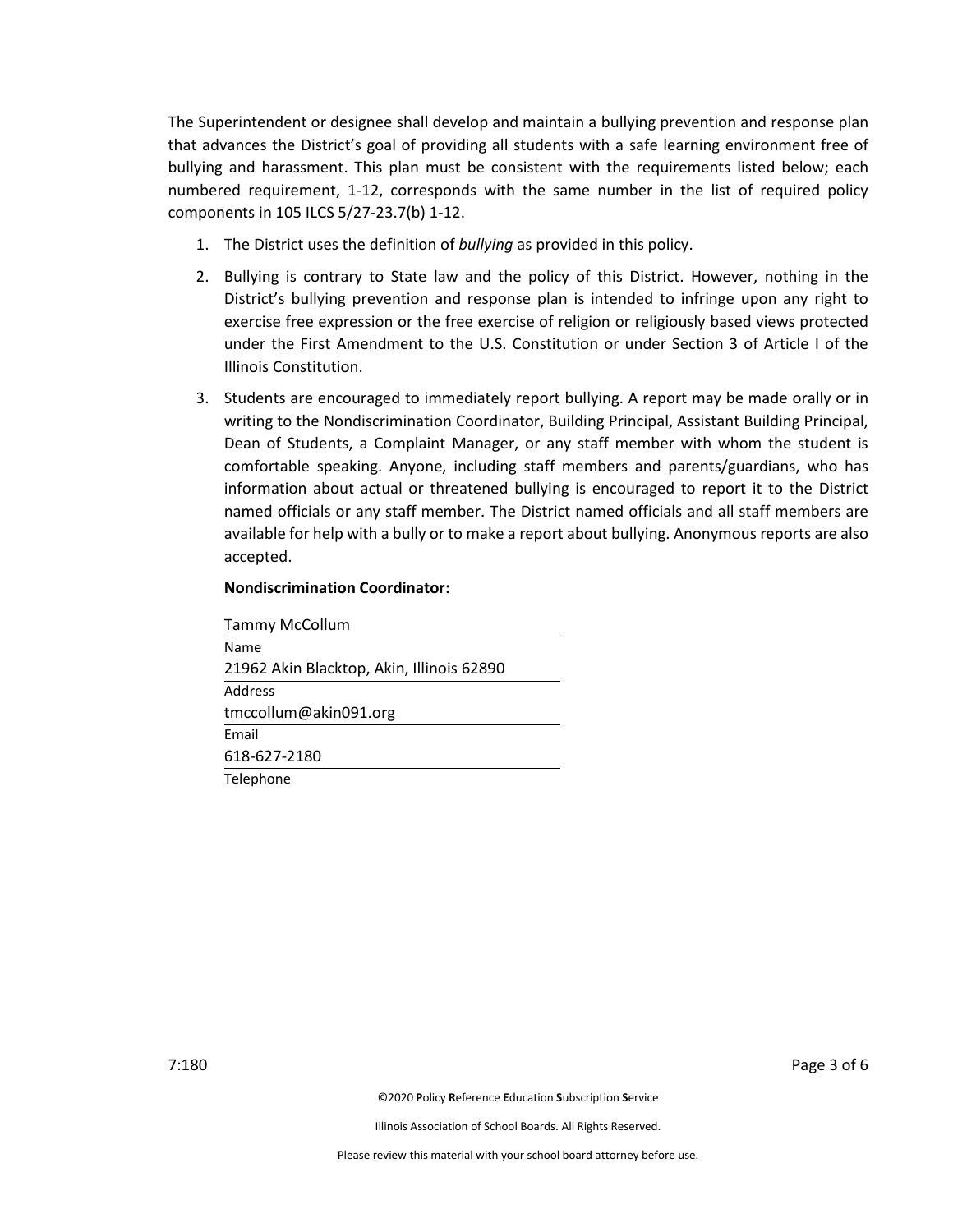### **Complaint Managers:**

| Rosetta Thomas                            | Terri Dean                                |
|-------------------------------------------|-------------------------------------------|
| Name                                      | Name                                      |
| 21962 Akin Blacktop, Akin, Illinois 62890 | 21962 Akin Blacktop, Akin, Illinois 62890 |
| <b>Address</b>                            | Address                                   |
| rward@akin091.org                         | tdean@akin091.org                         |
| Email                                     | Email                                     |
| 618-627-2180                              | 618-627-2180                              |
| Telephone                                 | Telephone                                 |

- 4. Consistent with federal and State laws and rules governing student privacy rights, the Superintendent or designee shall promptly inform the parent(s)/guardian(s) of every student involved in an alleged incident of bullying and discuss, as appropriate, the availability of social work services, counseling, school psychological services, other interventions, and restorative measures.
- 5. The Superintendent or designee shall promptly investigate and address reports of bullying, by, among other things:
	- a. Making all reasonable efforts to complete the investigation within 10 school days after the date the report of a bullying incident was received and taking into consideration additional relevant information received during the course of the investigation about the reported bullying incident.
	- b. Involving appropriate school support personnel and other staff persons with knowledge, experience, and training on bullying prevention, as deemed appropriate, in the investigation process.
	- c. Notifying the Building Principal or school administrator or designee of the reported incident of bullying as soon as possible after the report is received.
	- d. Consistent with federal and State laws and rules governing student privacy rights, providing parents/guardians of the students who are parties to the investigation information about the investigation and an opportunity to meet with the Building Principal or school administrator or his or her designee to discuss the investigation, the findings of the investigation, and the actions taken to address the reported incident of bullying.

The Superintendent or designee shall investigate whether a reported incident of bullying is within the permissible scope of the District's jurisdiction and shall require that the District provide the victim with information regarding services that are available within the District and community, such as counseling, support services, and other programs.

6. The Superintendent or designee shall use interventions to address bullying, that may include, but are not limited to, school social work services, restorative measures, social-emotional skill building, counseling, school psychological services, and community-based services.

7:180 Page 4 of 6

©2020 **P**olicy **R**eference **E**ducation **S**ubscription **S**ervice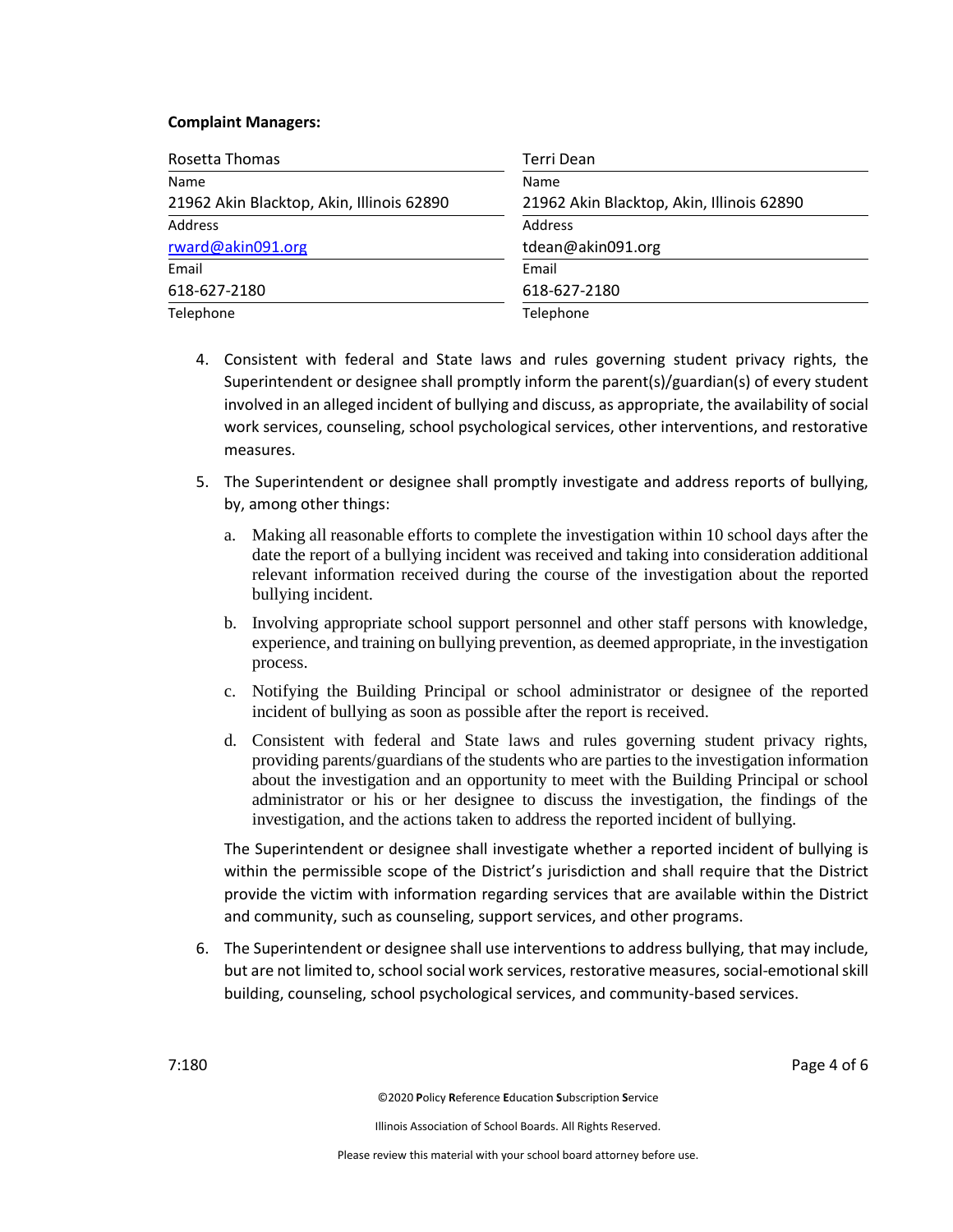- 7. A reprisal or retaliation against any person who reports an act of bullying **is prohibited**. A student's act of reprisal or retaliation will be treated as *bullying* for purposes of determining any consequences or other appropriate remedial actions.
- 8. A student will not be punished for reporting bullying or supplying information, even if the District's investigation concludes that no bullying occurred. However, knowingly making a false accusation or providing knowingly false information will be treated as *bullying* for purposes of determining any consequences or other appropriate remedial actions.
- 9. The District's bullying prevention and response plan must be based on the engagement of a range of school stakeholders, including students and parents/guardians.
- 10. The Superintendent or designee shall post this policy on the District's website, if any, and include it in the student handbook, and, where applicable, post it where other policies, rules, and standards of conduct are currently posted. The policy must be distributed annually to parents/guardians, students, and school personnel (including new employees when hired), and must also be provided periodically throughout the school year to students and faculty.
- 11. The Superintendent or designee shall assist the Board with its evaluation and assessment of this policy's outcomes and effectiveness. This process shall include, without limitation:
	- a. The frequency of victimization;
	- b. Student, staff, and family observations of safety at a school;
	- c. Identification of areas of a school where bullying occurs;
	- d. The types of bullying utilized; and
	- e. Bystander intervention or participation.

The evaluation process may use relevant data and information that the District already collects for other purposes. The Superintendent or designee must post the information developed as a result of the policy evaluation on the District's website, or if a website is not available, the information must be provided to school administrators, Board members, school personnel, parents/guardians, and students.

- 12. The Superintendent or designee shall fully implement the Board policies, including without limitation, the following:
	- a. 2:260, *Uniform Grievance Procedure*. A student may use this policy to complain about bullying.
	- b. 2:265, *Title IX Sexual Harassment Grievance Procedure*. Any person may use this policy to complain about sexual harassment in violation of Title IX of the Education Amendments of 1972.

7:180 Page 5 of 6

©2020 **P**olicy **R**eference **E**ducation **S**ubscription **S**ervice